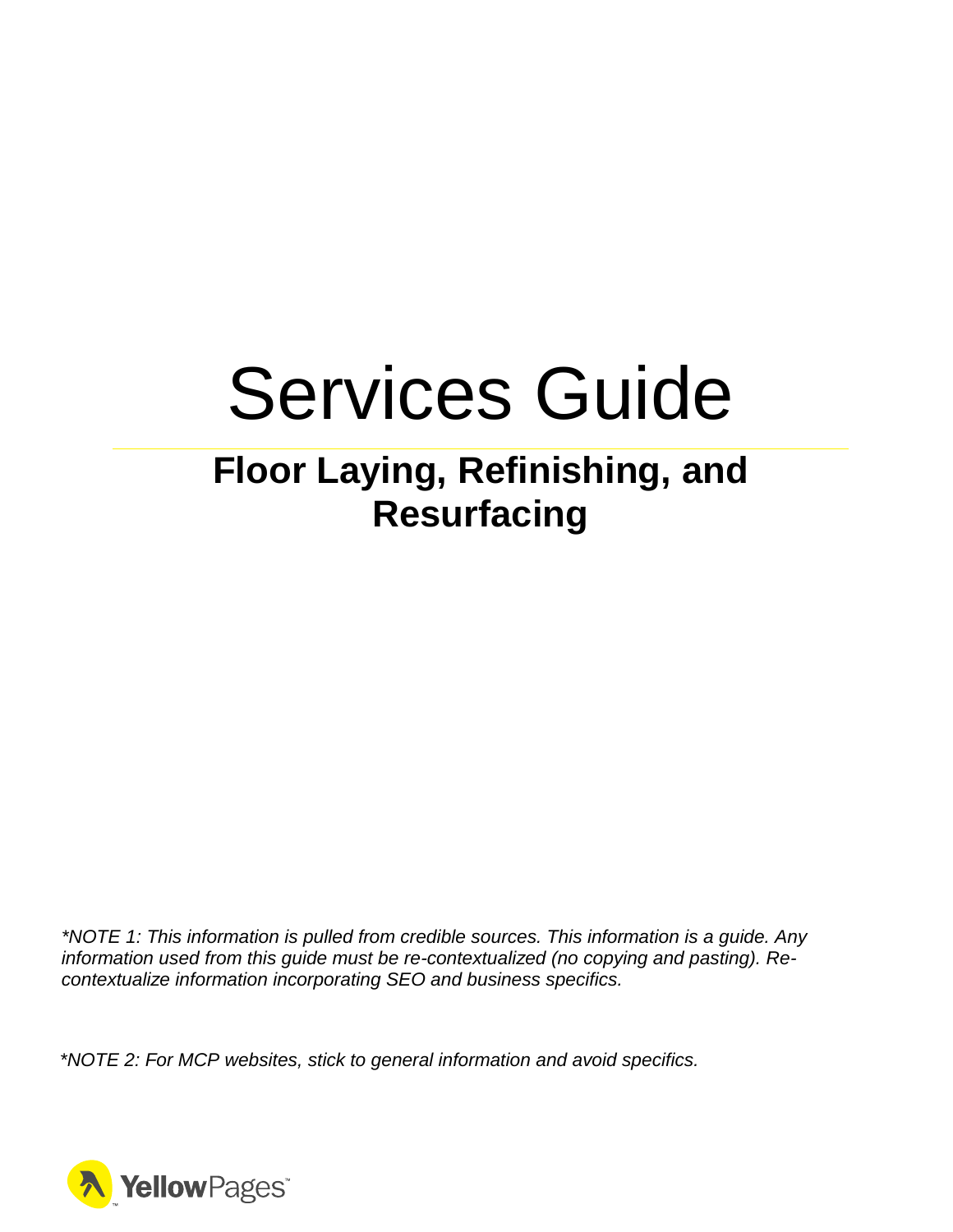# <span id="page-1-0"></span>**Table of Contents**

#### **Contents**

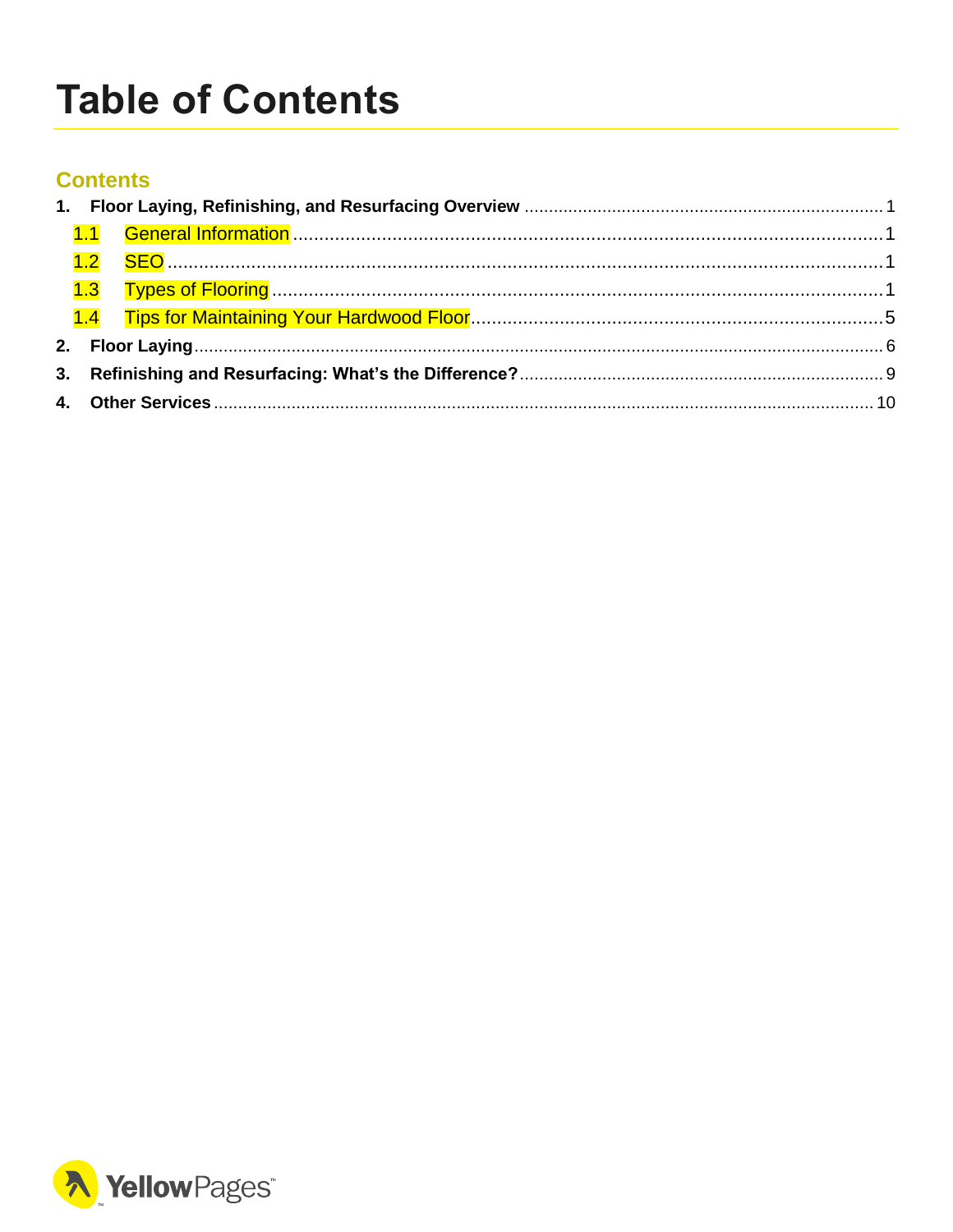### <span id="page-2-0"></span>**1. FLOOR LAYING, REFINISHING, AND RESURFACING OVERVIEW**

#### <span id="page-2-1"></span>**1.1 GENERAL INFORMATION**

#### https://trustedpros.ca/articles/flooring

#### **Helpful Articles:**

These articles give good info that can add interest to a site: https://trustedpros.ca/articles/flooring. Topics include: choosing between different types of hardwood, installation tips, sustainable flooring materials, and other topics of interest.

#### <span id="page-2-2"></span>**1.2 SEO**

|         |                       | Keywords (First Row - BEST, Last Row - LEAST) |         |                        |         |                            |
|---------|-----------------------|-----------------------------------------------|---------|------------------------|---------|----------------------------|
| $\circ$ | Laminate flooring     | $\circ$ Hardwood flooring                     |         | $\circ$ Tile flooring  |         | <b>Engineered hardwood</b> |
|         | Vinyl flooring        | <b>Flooring</b>                               | $\circ$ | Linoleum flooring      | $\circ$ | Carpet                     |
|         | Ceramic tile          | Kitchen flooring                              | $\circ$ | <b>Bamboo flooring</b> |         | <b>Flooring companies</b>  |
|         | Flooring installation | Floor refinishing                             | $\circ$ | Floor laying           |         | Floor resurfacing          |

#### <span id="page-2-3"></span>**1.3 TYPES OF FLOORING**

http://homerenovations.about.com/od/floors/a/artlamprocon.htm https://trustedpros.ca/articles/flooring/sustainable-flooring-materials http://www.cypresshardwood.com/hardwood-floors-faq http://curlyscarpetrepair.com/debunking-carpet-myths/ http://www.cleveland.com/insideout/index.ssf/2012/10/carpet\_or\_wood\_the\_experts\_lay.html https://www.cottagecarpets.ca/flooring-solutions/home-carpet-vancouver.html http://homerenovations.about.com/od/floors/a/Artlamfloor.htm https://www.thisoldhouse.com/ideas/working-linoleum-flooring http://concretefloorvancouver.com/ http://www.concretenetwork.com/concrete/interiorfloors/ http://www.realtor.com/advice/tile-flooring-pros-cons/ http://www.realtor.com/advice/pros-cons-vinyl-flooring/ http://www.realtor.com/advice/cork-flooring-pros-cons/ http://flooring.about.com/od/Flooring-Pros-And-Cons/a/An-In-Depth-Look-At-Concrete-Flooring.htm http://flooring.about.com/od/Flooring-Pros-And-Cons/a/The-Benefits-And-Drawbacks-Of-Bamboo-Floors.htm http://lifehacker.com/the-pros-and-cons-of-different-types-of-home-flooring-1621126726

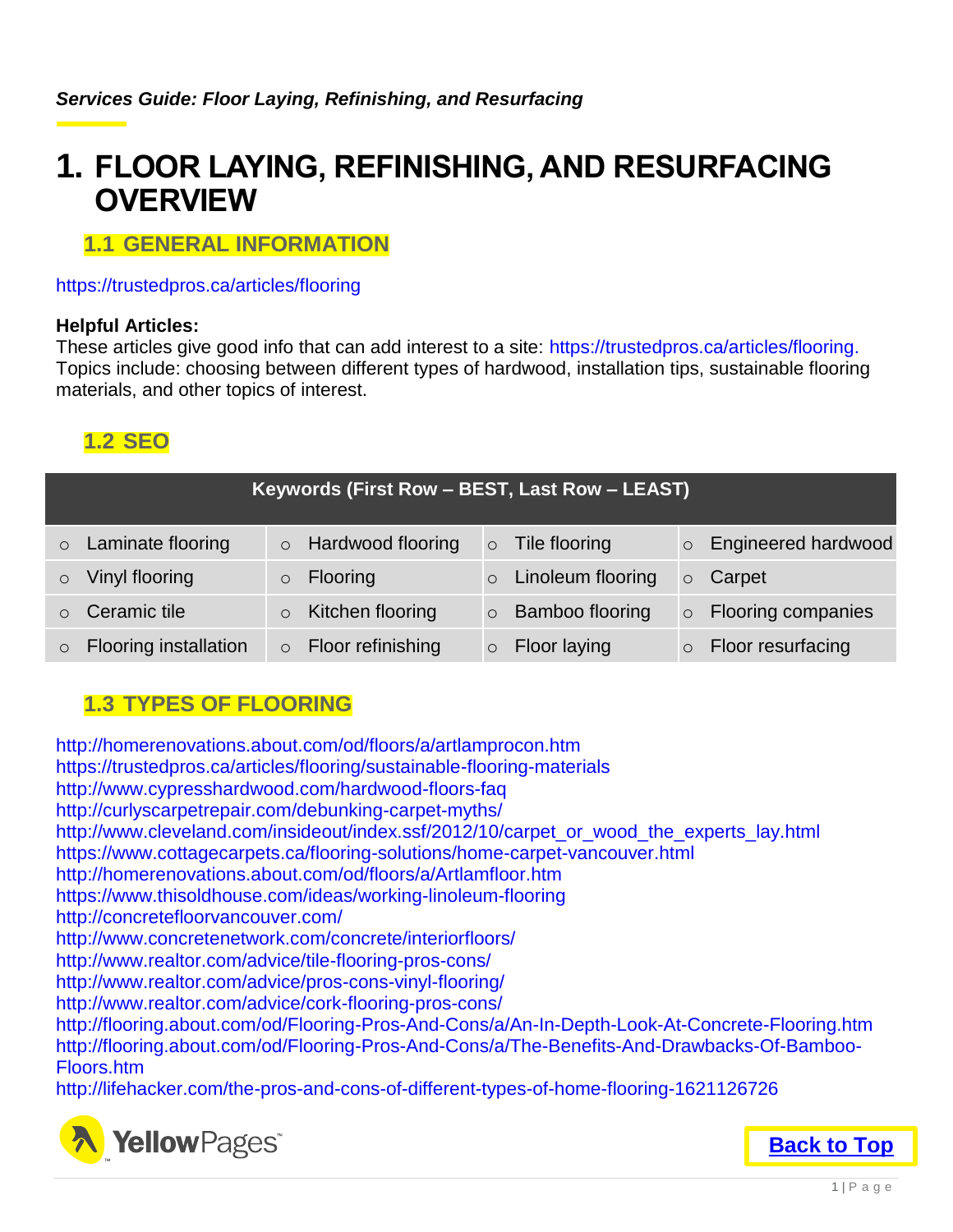http://scottmcgillivray.com/design-renovations/back-basics-flooring-beginners-2/ http://www.armstrong.com/flooring-blog/2013/08/23/linoleum-vs-vinyl-flooring/

#### **Types of Flooring:**

| <b>Type</b>   | <b>Description / Pros &amp; Cons</b>                                                                                                                                                                                                                                                                                                                                                                                                                                                                                                                                                                                                                                                                                                                                                                                                                                                                                                                                                                                                                                                                                                                                                                                                                                                                                                                                                                                                                                                                           |
|---------------|----------------------------------------------------------------------------------------------------------------------------------------------------------------------------------------------------------------------------------------------------------------------------------------------------------------------------------------------------------------------------------------------------------------------------------------------------------------------------------------------------------------------------------------------------------------------------------------------------------------------------------------------------------------------------------------------------------------------------------------------------------------------------------------------------------------------------------------------------------------------------------------------------------------------------------------------------------------------------------------------------------------------------------------------------------------------------------------------------------------------------------------------------------------------------------------------------------------------------------------------------------------------------------------------------------------------------------------------------------------------------------------------------------------------------------------------------------------------------------------------------------------|
| <b>Bamboo</b> | Bamboo is not a wood but a grass, one that matures for harvesting in 2 years.<br>$\circ$<br>Bamboo thrives all over the world in warm places, but not all of it is grown in<br>sustainable forests. In addition, the manufacturing may contain formaldehyde<br>compounds so it is wise to check the labels.<br>Bamboo is environmentally ambiguous. It is sliced and glued to form planks that<br>$\circ$<br>can be installed just like hardwood flooring. The adhesive used can emit VOCs.<br>There are also some concerns that forests are being cut down and replaced with<br>bamboo fields for commercial purposes.<br>It's as hard as many oak products and contains a natural anti-bacterial agent that<br>$\circ$<br>resists mould.<br>Bamboo can also be fused to form engineered flooring that can be snapped<br>$\circ$<br>together or glued.<br>Bamboo can be refinished like hardwood.<br>$\circ$<br>It can often become scratched if used regularly.<br>$\circ$                                                                                                                                                                                                                                                                                                                                                                                                                                                                                                                                   |
| <b>Carpet</b> | Carpeting is available in a great range of textures and styles.<br>$\circ$<br>It is easily maintained with regular vacuuming and professional cleaning every<br>$\circ$<br>12-18 months. With advanced fibre and manufacturing technologies, today's<br>home carpets are more stain and soil resistant than ever before.<br>In addition, wool carpets are completely biodegradable when paired with a<br>$\circ$<br>natural backing system made of jute.<br>Beauty and style: there are a fabulous range of styles, textures, patterns and<br>$\circ$<br>colours for unlimited decorating possibilities! Carpet is an important decor<br>component that adds dimensional texture, pattern, and colour to any space in the<br>home.<br>Warmth and comfort: carpet makes your home warm and cozy for those long<br>$\circ$<br>rainy days.<br>Carpet is an excellent sound insulator and helps absorb disruptive noise -<br>$\circ$<br>televisions, stereos, computers, children playing, etc. Carpet also works as a<br>sound barrier between floors by helping block sound transmission to rooms<br>below.<br>Air quality: with proper cleaning and maintenance, carpet is beneficial in trapping<br>$\circ$<br>and immobilizing potential allergens in the air, at the floor's surface, preventing<br>them from contaminating the air you breathe.<br>Carpeting is not as good as hardwood for your home's resale value.<br>$\circ$<br>Not ideal if you have pets that are not fully house-trained.<br>$\circ$ |

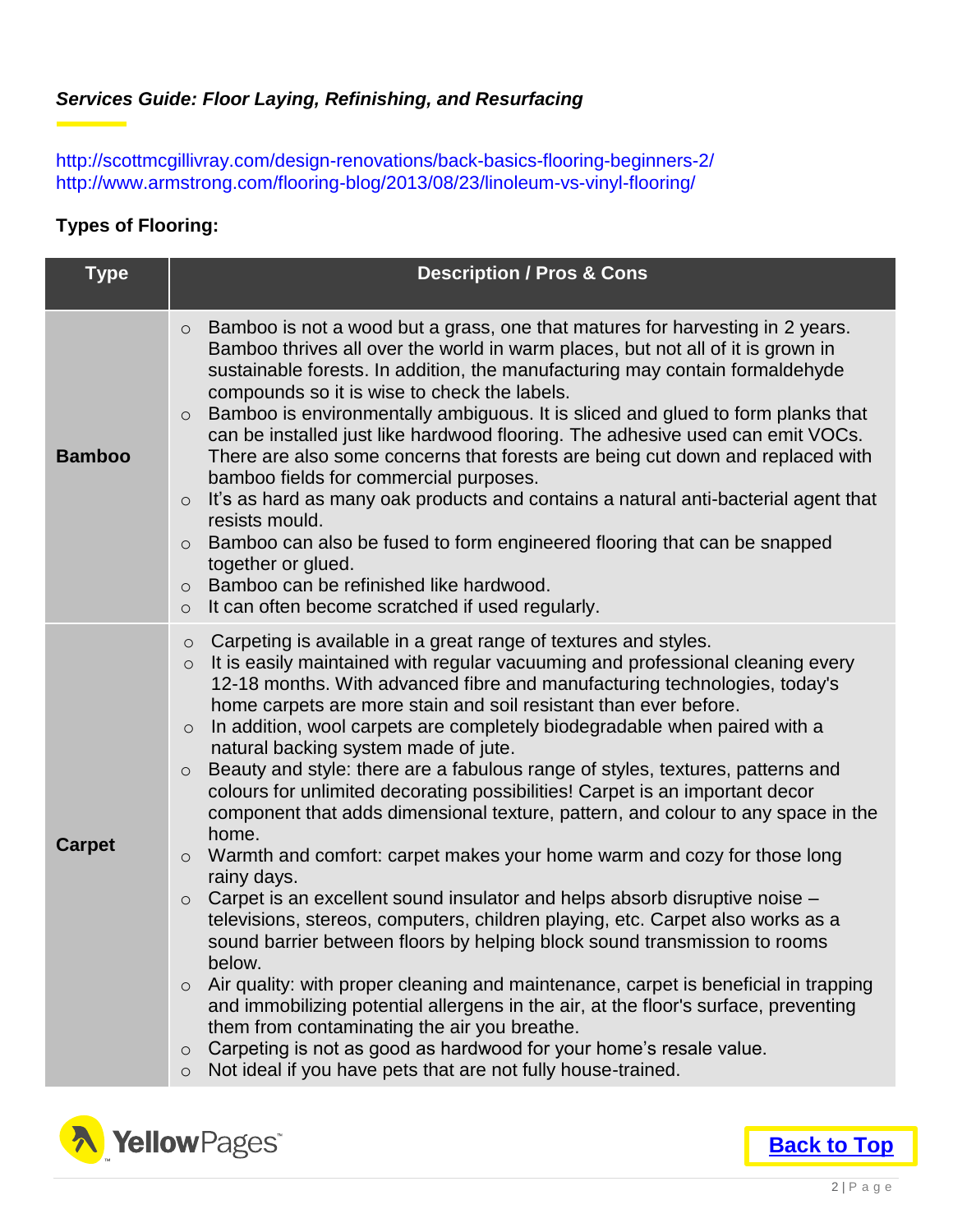|                                  | As much as manufacturers talk about how stain-resistant carpeting can be, the<br>$\circ$<br>unbiased sites all mention that it can become stained and generally doesn't last<br>as long as wood.                                                                                                                                                                                                                                                                                                                                                                                                                                                                                                                                                                                                                                                                                                                                                                        |
|----------------------------------|-------------------------------------------------------------------------------------------------------------------------------------------------------------------------------------------------------------------------------------------------------------------------------------------------------------------------------------------------------------------------------------------------------------------------------------------------------------------------------------------------------------------------------------------------------------------------------------------------------------------------------------------------------------------------------------------------------------------------------------------------------------------------------------------------------------------------------------------------------------------------------------------------------------------------------------------------------------------------|
| <b>Concrete</b>                  | Most flooring contractors don't seem to provide concrete flooring. The ones that<br>$\circ$<br>do install concrete usually don't do any other kinds of flooring.<br>Benefits of concrete flooring: eco-friendly, non-combustible, better indoor air<br>$\circ$<br>quality, lower lighting costs, low maintenance, design flexibility, durable, cost<br>effective, great for snowy/sandy regions, requires little upkeep and lasts for years.<br>Colours, textures, patterns, saw cuts, etc. are available to enhance designs.<br>$\circ$<br>The hard, durable surface can also be a drawback because if you drop things on<br>$\circ$<br>it they will break, and if you fall on it you may injure yourself.<br>It is cold and the hard surface can be tough on your joints.<br>$\circ$<br>For resale, a new owner could always install carpet or other flooring types over<br>$\circ$<br>the top of the concrete.                                                       |
| <b>Cork</b>                      | Cork is a sustainable flooring material. Cork is the bark of trees and is harvested<br>$\circ$<br>in hundreds of colors and textures that, when processed, produces a beautiful<br>and durable floor.<br>Naturally resistant to invasive organisms as well as mold and mildew.<br>$\circ$<br>The cellular nature of cork allows it to store warmth, making it one of the warmer<br>$\circ$<br>flooring surfaces next to carpet.<br>It's naturally shock-absorbing so dropped glasses or dishes will be less likely to<br>$\circ$<br>break. It works wonders for those who struggle with joint conditions and as a<br>cushioned play surface for young children.<br>Can be quite expensive.<br>$\circ$<br>Does not hold up well to heavy furniture or items sitting on it for long periods of<br>$\circ$<br>time. Can also be carved out if sharp objects are dropped or if you have pets with<br>sharp claws.<br>Can discolour in direct sunlight over time.<br>$\circ$ |
| <b>Engineered</b><br><b>Wood</b> | Sometimes called composite wood, engineered wood differs from hardwood in<br>$\circ$<br>that it is a veneer of hardwood on top of several wood layers underneath. It is<br>processed or machined to have a specific look and feel, and typically comes pre-<br>laminated.<br>Can be ideal for below-grade installation, such as basements, as it is much more<br>$\circ$<br>resistant to moisture than hardwood.<br>Installation is fast. It can be installed over any subflooring type (padding,<br>$\circ$<br>concrete) with relative ease.<br>Quality and durability can vary. It can usually be sanded and refinished only once,<br>$\circ$<br>if at all. Owners may have to settle for screening (removing the finish without<br>sanding the actual floor).<br>Edges of the panels lack a finish and can fray or allow water in. It doesn't last as<br>$\circ$<br>long as real hardwood.                                                                           |

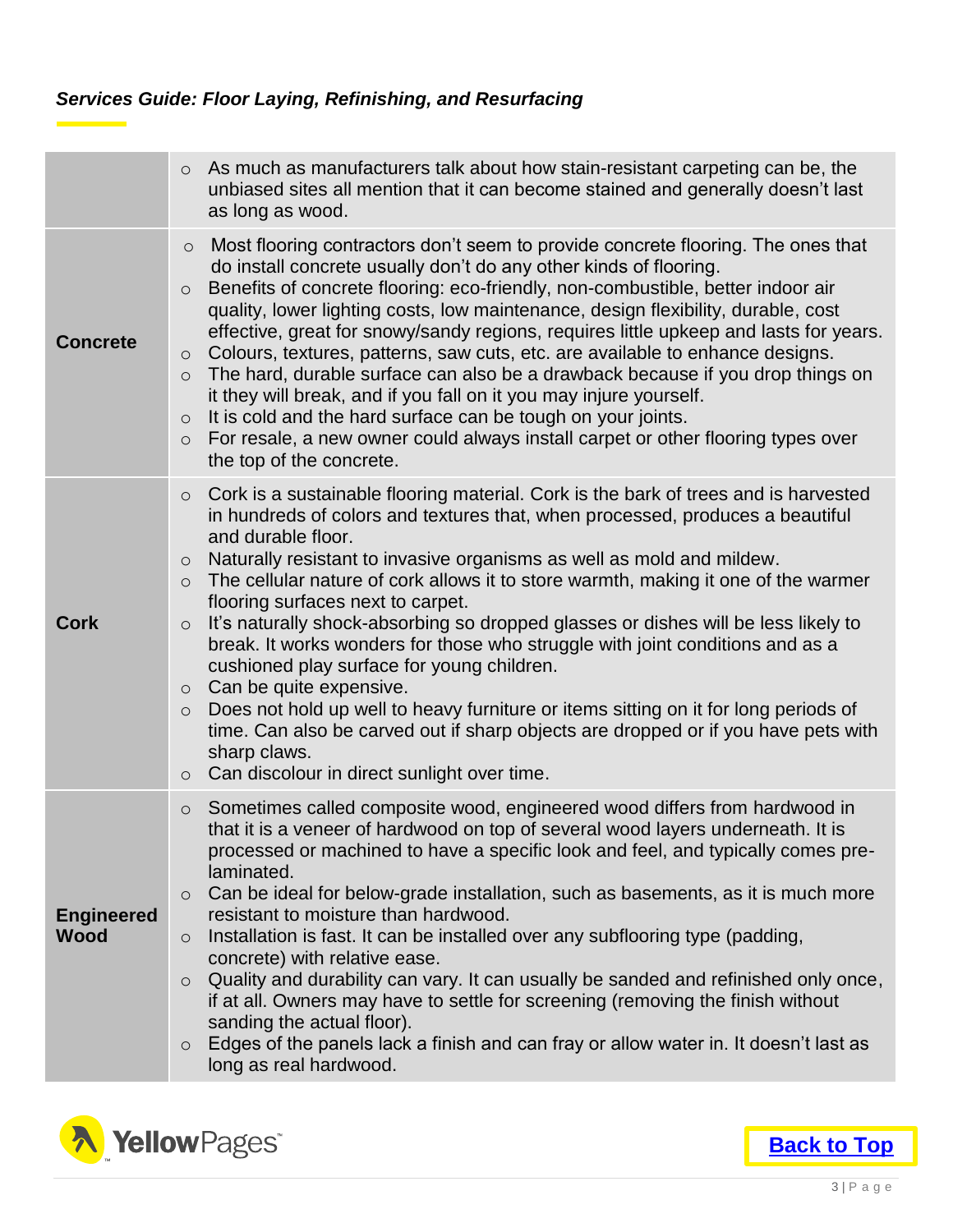| <b>Hardwood</b> | Hardwood flooring comes in a variety of species and finishes. Each species has<br>$\circ$<br>its own unique look, price range, moisture resistance, and durability.<br>Hardwood floors are very desirable on the real estate market and increase the<br>$\circ$<br>value and salability of your home.<br>Hardwood is the most abundantly renewable flooring material available.<br>$\circ$<br>Sustainable forest management makes it possible to harvest wood without any<br>serious impact on the environment, because trees are a renewable resource that<br>can be regrown time and time again.<br>Hardwood floors improve indoor air quality. They do not harbor allergens,<br>$\circ$<br>microorganisms or harmful pesticides tracked in from outdoors.<br>When properly installed and maintained, hardwood floors can last for hundreds of<br>$\circ$<br>years.<br>Hardwood floors can be scratched or dented.<br>$\circ$<br>They can be damaged by water.<br>$\circ$                                                                                                                                                                                                                                                                                                                                                                                                                      |
|-----------------|--------------------------------------------------------------------------------------------------------------------------------------------------------------------------------------------------------------------------------------------------------------------------------------------------------------------------------------------------------------------------------------------------------------------------------------------------------------------------------------------------------------------------------------------------------------------------------------------------------------------------------------------------------------------------------------------------------------------------------------------------------------------------------------------------------------------------------------------------------------------------------------------------------------------------------------------------------------------------------------------------------------------------------------------------------------------------------------------------------------------------------------------------------------------------------------------------------------------------------------------------------------------------------------------------------------------------------------------------------------------------------------------------|
| Laminate        | Laminate is a floor covering made of pressed wood. The top only looks like wood<br>$\circ$<br>because it is a photograph covered in a clear "wear layer." The thin, clear plastic<br>wear layer is the linchpin between the delicate lower layers and exterior elements<br>such as moisture, UV rays, and scratching.<br>Laminate flooring is unusual in that it does not attach to the subfloor. Foam<br>$\circ$<br>underlayment resides between the subfloor and laminate, detaching the 2<br>surfaces and providing for a softer footfall. Floors that attach from board to board<br>but not to the subfloor are called floating floors.<br>Inexpensive relative to solid wood, engineered wood, and stone floor covers;<br>$\circ$<br>comparable to vinyl flooring.<br>Laminate is easy to clean.<br>$\circ$<br>Unlike hardwood, laminate is scratch-resistant, one reason why it is a great floor<br>$\circ$<br>for people who own pets. However, being made of pressed board, laminate can<br>easily chip—especially the critical tongue and groove sections. Over time,<br>laminate can also start to show wear, and it cannot be refinished the way<br>hardwood can.<br>It is somewhat resistant to water. However, standing water will cause laminate<br>$\circ$<br>flooring to swell if it gets between the seams.<br>Laminate is not as good for resale value as hardwood.<br>$\circ$ |
| Linoleum        | Unlike vinyl, linoleum flooring is produced from all-natural ingredients and will not<br>$\circ$<br>melt if a cigarette or match is dropped on it.<br>Because it's porous, its appearance and continued resilience depend on regular<br>$\circ$<br>maintenance. Be sure to use cleaners that are not high in pH, as these can<br>damage linoleum.<br>Retail stores, day-care centers, and hospitals remain prime buyers of the flooring<br>$\circ$<br>because of its natural bactericidal qualities.<br>Linoleum is made with linseed oil, and newly laid linoleum floors have a<br>$\circ$<br>pronounced linseed-oil scent for the first few months. A new linoleum floor can                                                                                                                                                                                                                                                                                                                                                                                                                                                                                                                                                                                                                                                                                                                   |

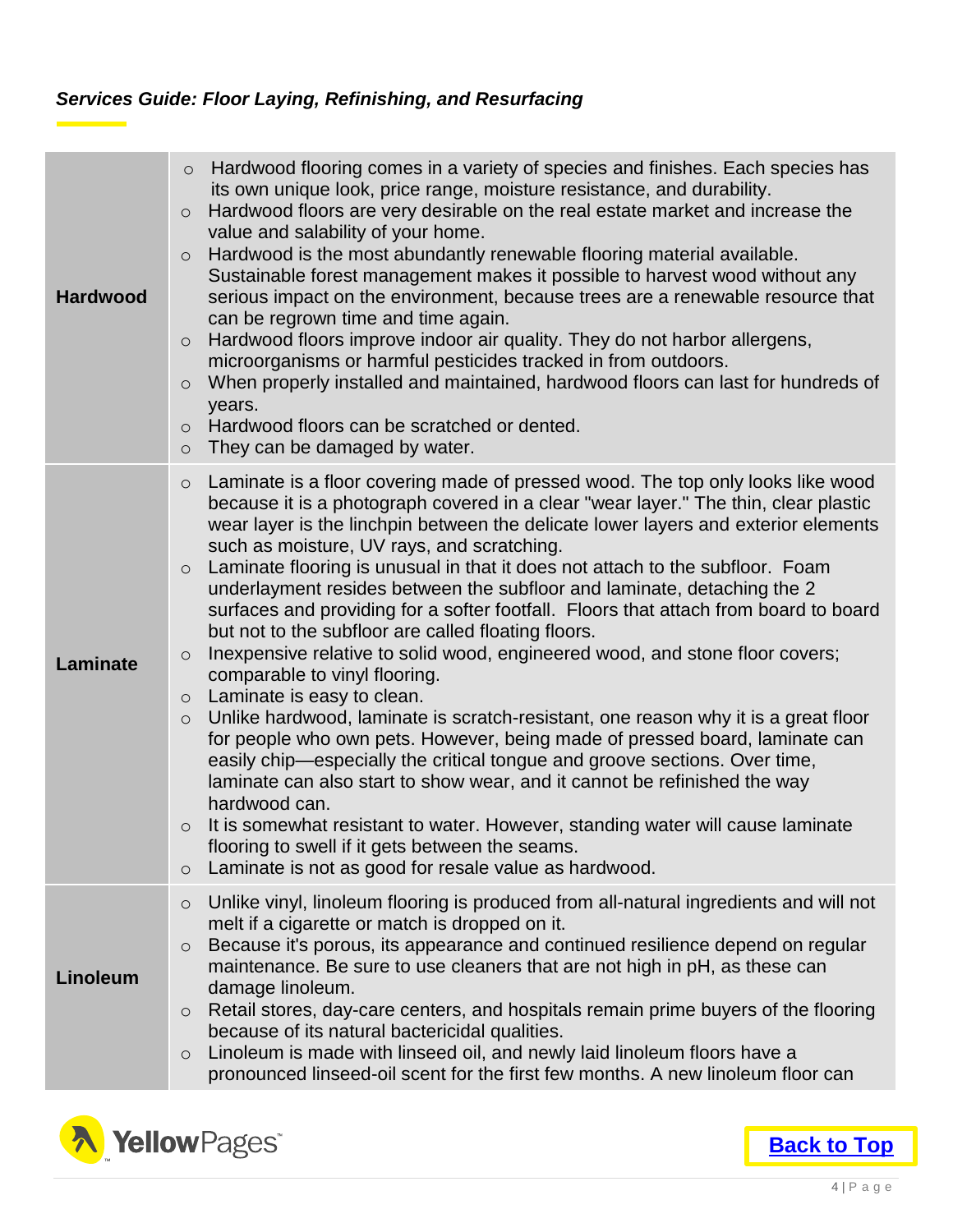|              | also have a "bloom" (yellowish tint that is a by-product of manufacturing). This<br>yellow colour will fade with exposure to light.<br>Linoleum is comfortable, you can get it wet, and you don't have to worry about<br>$\circ$<br>dropping knives on it, the way you do with most vinyl. (To make a gash in<br>linoleum disappear, fill it with a mix of wood glue and fine scrapings off a leftover<br>piece.)                                                                                                                                                                                                                                                                                                                                |
|--------------|--------------------------------------------------------------------------------------------------------------------------------------------------------------------------------------------------------------------------------------------------------------------------------------------------------------------------------------------------------------------------------------------------------------------------------------------------------------------------------------------------------------------------------------------------------------------------------------------------------------------------------------------------------------------------------------------------------------------------------------------------|
| <b>Tile</b>  | Because the supplies of clay, granite and marble are endless the only drawback<br>$\circ$<br>for them in order to be sustainable is their weight and the cost of transportation.<br>However, there are many rock and tile manufacturers on the continent.<br>One of the best surfaces to install over a radiant floor heating system.<br>$\circ$<br>Non-toxic and great for allergy sufferers.<br>$\circ$<br>Can be a cold, hard surface for walking if not installed over radiant heat.<br>$\circ$<br>No sound insulation properties.<br>$\circ$                                                                                                                                                                                                |
| <b>Vinyl</b> | Backed with a thin layer of either felt or foam. The soft layer results in the floor<br>$\circ$<br>having a little more flexibility and give, which makes it easier to stand on for long<br>periods of time.<br>Vinyl flooring can refer to several different products – sheet vinyl, vinyl tiles<br>$\circ$<br>(sometimes LVT – luxury vinyl tiles), or, vinyl plank (sometimes LVP – luxury vinyl<br>plank).<br>Durable and resistant to dirt/water.<br>$\circ$<br>Can be installed directly over the subfloor.<br>$\circ$<br>Requiring practically no maintenance after installation, vinyl needs to just be<br>$\circ$<br>swept and mopped occasionally to keep the floor clean.<br>Manufactured using PVC and has VOC emissions.<br>$\circ$ |

#### <span id="page-6-0"></span>**1.4 TIPS FOR MAINTAINING YOUR HARDWOOD FLOOR**

http://www.cypresshardwood.com/hardwood-floors-faq

- Never clean your hardwood floor with water, with a steam mop, or use a cleaner that is mixed with water. Do not use vinegar or bleach on your hardwood flooring. Use only recommended hardwood flooring cleaners.
- Keep floor mats at all entrance-ways to keep dirt and moisture from being tracked on your floor. Place walk-off mats at all exterior entrances. This will capture much of the harmful dirt before it ever reaches the hardwood floor. Shake out, wash, and vacuum mats and rugs frequently.
- To avoid water marks, never let spills of any type remain on the surface of the floor. Wipe up spills immediately.
- Rotate area rugs occasionally to minimize discolouration from sunlight.
- Use soft protectors under all furniture.
- Vacuum and sweep your floor as often as required to eliminate dust and debris. Some sites say this may have to be done on a daily basis, depending on the amount of traffic in your

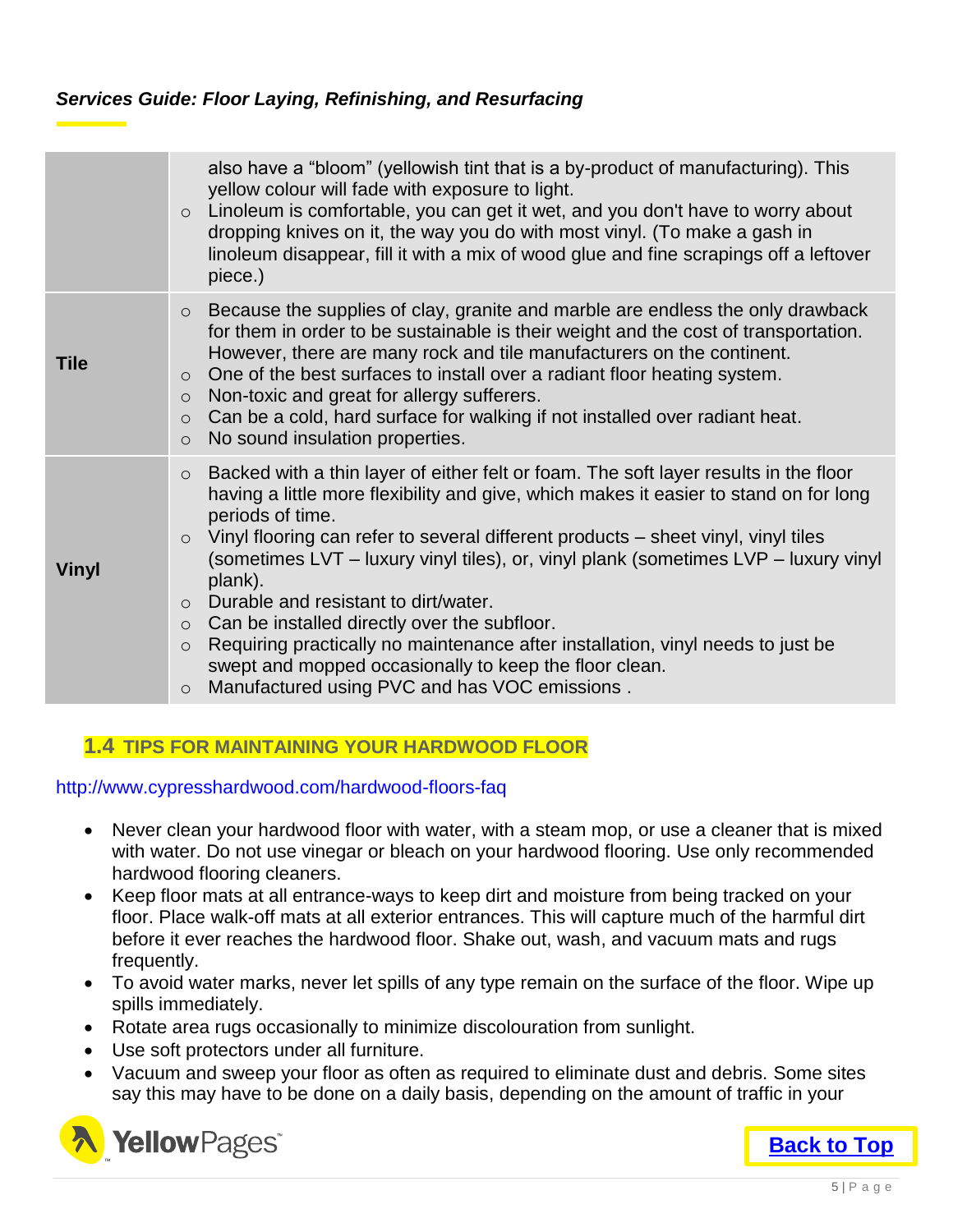home. However, others say weekly.

- When moving heavy furniture or appliances put a large heavy blanket underneath them to avoid scratches and dents.
- Do not wear high heels on your hardwood floor. Spiked shoes exert approximately 1000 pounds per square inch. Old, unprotected tips will dent any hardwood floor.
- Try to maintain an average humidity level of 45% in order to minimize the expansion and contraction in your floor.

# <span id="page-7-0"></span>**2. FLOOR LAYING**

http://lifehacker.com/the-pros-and-cons-of-different-types-of-home-flooring-1621126726 http://scottmcgillivray.com/design-renovations/back-basics-flooring-beginners-2/ http://www.exclusivefloors.com/carpetinstallation http://www.concretenetwork.com/concrete/interiorfloors/installation.html https://www.thisoldhouse.com/how-to/how-to-lay-cork-floor https://www.thisoldhouse.com/how-to/how-to-install-linoleum-tile-floor https://www.lowes.com/projects/build-and-remodel/install-floor-tile/project https://www.thisoldhouse.com/ideas/working-linoleum-flooring

#### **Installation Comparisons among Different Types of Flooring:**

| <b>Flooring Type</b> | <b>Difficulty Level</b>                                        | <b>Descriptions</b>                                                                                                                                                                                                                                                                                                                                                                                                   |
|----------------------|----------------------------------------------------------------|-----------------------------------------------------------------------------------------------------------------------------------------------------------------------------------------------------------------------------------------------------------------------------------------------------------------------------------------------------------------------------------------------------------------------|
| <b>Bamboo</b>        | Moderately<br>$\circ$<br>difficult to install                  | It is sliced and glued to form planks that can be installed<br>$\circ$<br>just like hardwood flooring.<br>Bamboo can also be fused to form engineered flooring that<br>$\circ$<br>can be snapped together or glued.                                                                                                                                                                                                   |
| <b>Carpet</b>        | Moderately<br>$\circ$<br>difficult to install                  | While seams are inevitable, the professionals excel at<br>$\circ$<br>minimizing and hiding seams.<br>Be prepared to be at home the day of installation and be<br>$\circ$<br>available in case the installation crew has questions. The<br>carpet may not clear the doors or there may be difficulties<br>with transitions between different types of flooring.                                                        |
| <b>Concrete</b>      | Very difficult to<br>$\circ$<br>install; not a<br>DIY flooring | Unlike carpeting, a decorative concrete floor can't be<br>$\circ$<br>installed in just a few hours or a day.<br>On a small project, such as a basement floor, the timeline<br>$\circ$<br>can range anywhere from 2 days to 5 or 6 days. More<br>complex decorative concrete floor projects involving<br>multiple stain or dye colors, an overlay, decorative saw<br>cuts and custom graphics will take much longer to |

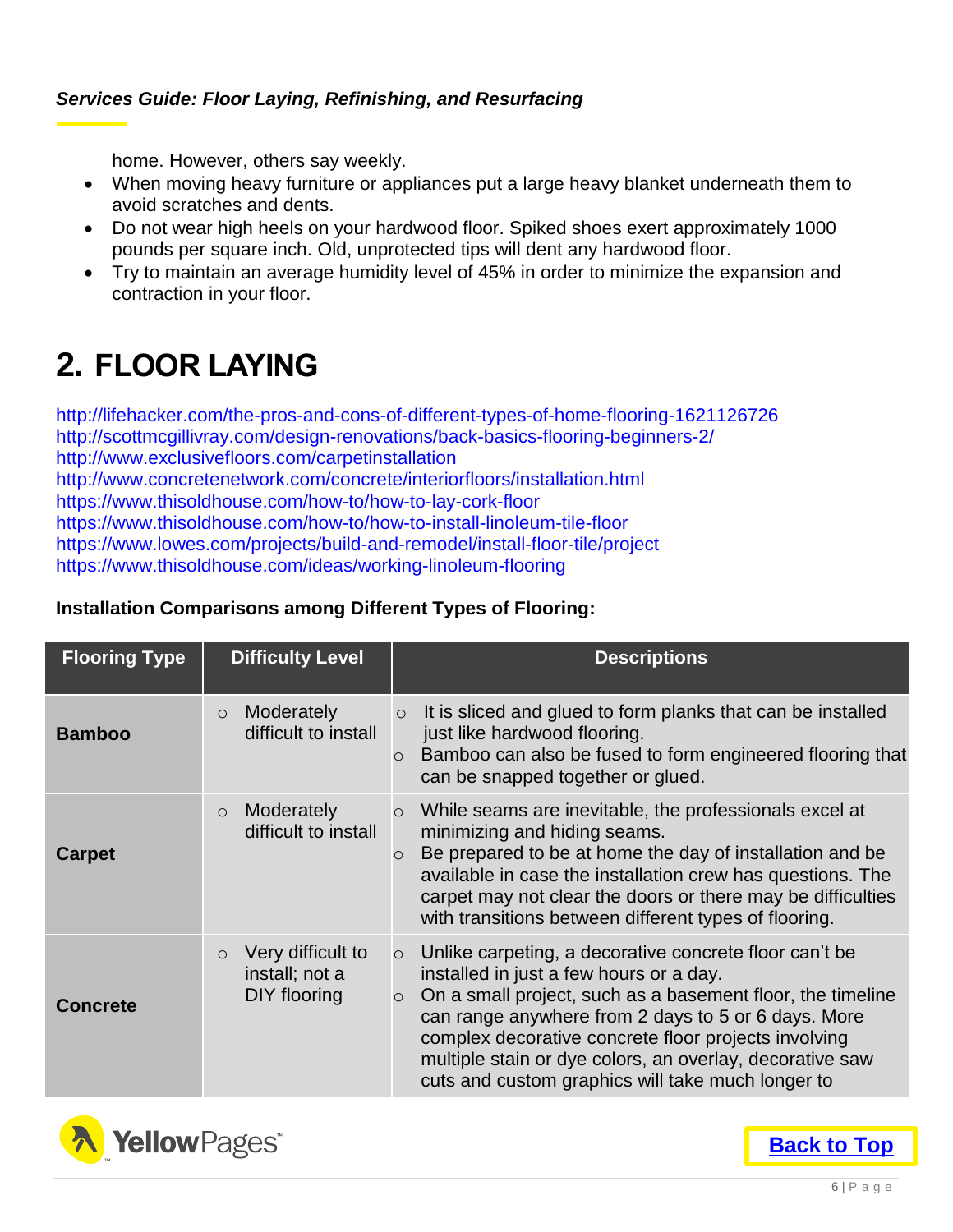|                                  |                                               | complete than a simple project calling for just one coat of<br>stain and a sealer.                                                                                                                                                                                                                                                                                                                                                                                                                                                                   |
|----------------------------------|-----------------------------------------------|------------------------------------------------------------------------------------------------------------------------------------------------------------------------------------------------------------------------------------------------------------------------------------------------------------------------------------------------------------------------------------------------------------------------------------------------------------------------------------------------------------------------------------------------------|
| <b>Cork</b>                      | Moderately<br>$\circ$<br>difficult to install | Cork is a lot easier to install than traditional wood flooring.<br>$\circ$<br>Manufacturers now offer products in engineered panels<br>that snap together without glue or nails. These floating-<br>floor systems sit well over plywood, concrete, or even<br>existing flooring.                                                                                                                                                                                                                                                                     |
| <b>Engineered</b><br><b>Wood</b> | Fairly easy, fast<br>$\circ$<br>installation  | Can be installed over any subflooring with relative ease<br>$\circ$<br>Cost of installation is about the same as hardwood<br>$\bigcirc$                                                                                                                                                                                                                                                                                                                                                                                                              |
| <b>Hardwood</b>                  | Difficult to install<br>$\circ$               | Can be installed on a conventional raised plywood subfloor<br>$\circ$<br>or on a properly prepared concrete slab (but not below<br>grade)<br>Some how-to instructions recommend installing vapour<br>$\circ$<br>barrier paper underneath flooring                                                                                                                                                                                                                                                                                                    |
| <b>Laminate</b>                  | Fairly easy, fast<br>$\circ$<br>installation  | Installation is about half the cost of hardwood installation<br>$\circ$<br>Laminate flooring is unusual in that it attaches from board<br>$\circ$<br>to board but not to the subfloor (making it a floating floor).<br>Foam underlayment resides between the subfloor and<br>laminate, detaching the two surfaces and providing for a<br>softer footfall.                                                                                                                                                                                            |
| Linoleum                         | Easy to install in<br>$\circ$<br>tile form    | Possible as a DIY project<br>$\circ$<br>Installed over an adhesive/glue<br>$\circ$<br>Comes in sheets<br>$\circ$<br>When linoleum hits the glue, it shrinks in length and<br>$\circ$<br>expands in width. Leave some of it adhesive free and wait<br>half an hour for the material to stabilize before overlapping<br>the next sheet. The adhesive takes 24 hours to set firmly<br>enough to support furniture.<br>Also comes in a tile form, which click together to form a<br>floating floor, meaning they go down without needing to be<br>glued. |
| Tile (ceramic,<br>porcelain)     | Difficult to install<br>$\circ$               | Floor tiles should be laid with the first tile centered in the<br>$\circ$<br>middle of the floor, working onward from that.<br>This is a very involved process. You'll need to lay mortar,<br>O<br>lay the tiles (separated by spacers for even spacing), level<br>the tiles, and grout the tiles.                                                                                                                                                                                                                                                   |
| <b>Vinyl</b>                     | Very easy to<br>$\circ$<br>install            | Can be glued or nailed directly over a subfloor<br>$\circ$<br>Vinyl is DIY friendly, letting you save money on installation<br>$\circ$                                                                                                                                                                                                                                                                                                                                                                                                               |

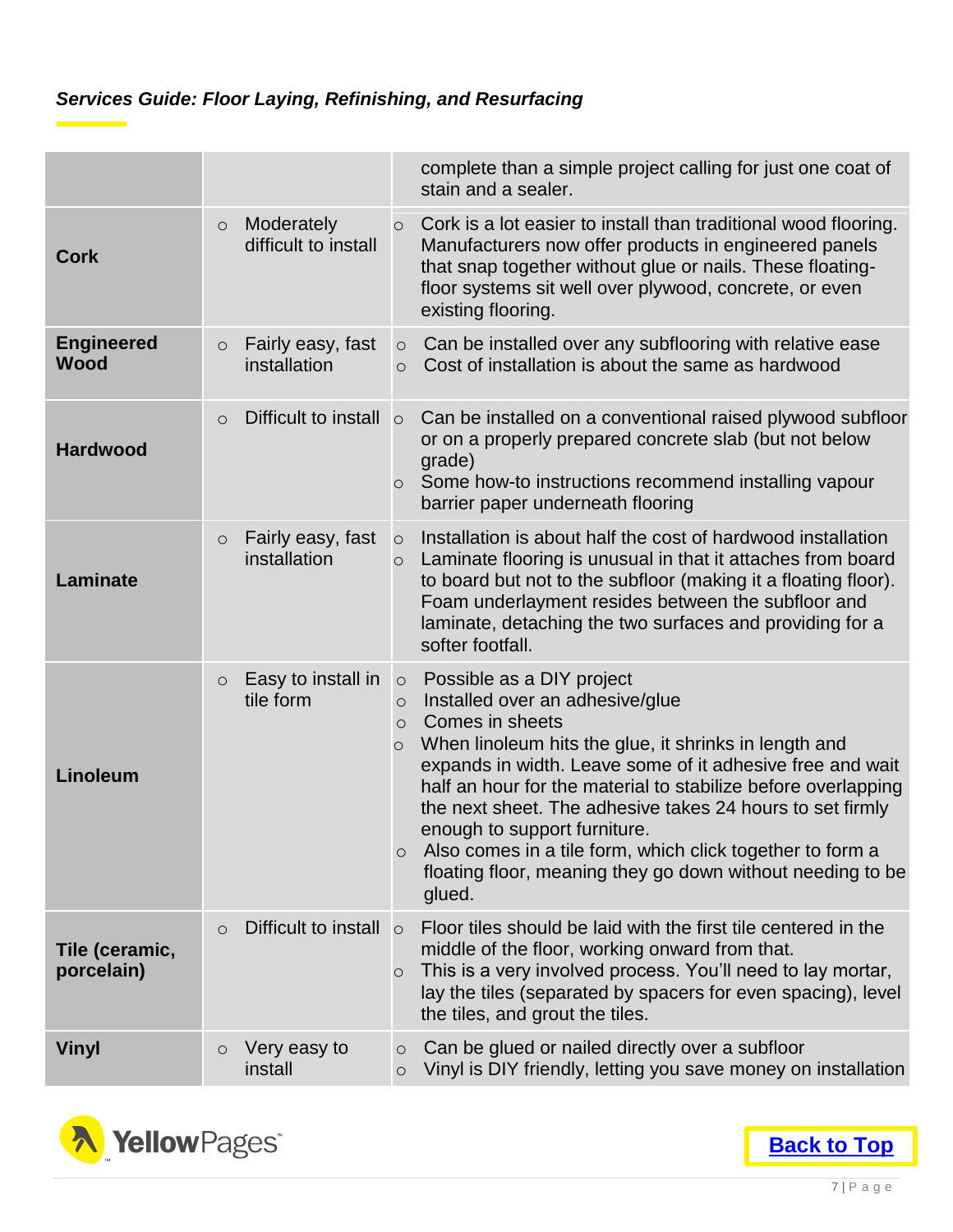#### **Basic Floor Installation Process:**

http://www.diynetwork.com/how-to/rooms-and-spaces/floors/how-to-install-linoleum-flooring http://www.diynetwork.com/how-to/rooms-and-spaces/floors/how-to-install-a-hardwood-floor

| <b>Steps</b>              | <b>Description</b>                                                                                                                                                                                                                                                                                                                                                                                                                                                                                                       |
|---------------------------|--------------------------------------------------------------------------------------------------------------------------------------------------------------------------------------------------------------------------------------------------------------------------------------------------------------------------------------------------------------------------------------------------------------------------------------------------------------------------------------------------------------------------|
| 1. Remove old<br>flooring | Pull up carpeting or other old flooring.<br>$\circ$<br>Remove the baseboards (be careful not to damage them if you're<br>$\circ$<br>planning to reuse them).                                                                                                                                                                                                                                                                                                                                                             |
| 2. Prep the surface       | Remove nails, staples, or anything else that makes the surface uneven.<br>$\circ$<br>Lay a subfloor if there isn't one already and if you're installing a flooring<br>$\circ$<br>material that requires one.<br>Create a level surface by sanding the subfloor if needed.<br>$\circ$<br>Check for squeaks in the subfloor. If it is squeaky, screw a long drywall<br>$\circ$<br>screw into the subfloor and joist where the squeak occurs.<br>Install vapour barrier paper if needed (for hardwood flooring).<br>$\circ$ |
| 3. Acclimate<br>flooring  | Place the flooring in the room where it will be installed at least 24 hours in<br>$\circ$<br>advance. This allows it to come to room temperature.                                                                                                                                                                                                                                                                                                                                                                        |
| 4. Measure                | Measure the room.<br>$\circ$<br>Do the math to determine how many tiles/boards you'll need. You don't<br>$\circ$<br>want the last row to be less than 2 inches wide, so you may need to cut<br>the first row a bit to prevent the last row from being too narrow.<br>Cut pieces to fit around doors or any odd angles in the room.<br>$\circ$                                                                                                                                                                            |
| 5. Lay the flooring       | There are many different processes for laying flooring depending on the<br>$\circ$<br>type you buy:<br>Click together<br>Floating<br>Glue-down<br>Mortar and grout for ceramic or porcelain tiles                                                                                                                                                                                                                                                                                                                        |
| 6. Trim                   | Replace the baseboards to cover the edges of the flooring. You may also<br>$\circ$<br>install new baseboards if the old ones were damaged during removal.                                                                                                                                                                                                                                                                                                                                                                |
| 7. Roll the floor         | With some flooring (like linoleum) you'll need to roll over it with a heavy<br>$\circ$<br>roller.                                                                                                                                                                                                                                                                                                                                                                                                                        |
| 8. Clean up               | Sweep to remove any dust/debris from installation, and then enjoy!<br>$\circ$                                                                                                                                                                                                                                                                                                                                                                                                                                            |

#### **Other Information about Installing Flooring:**

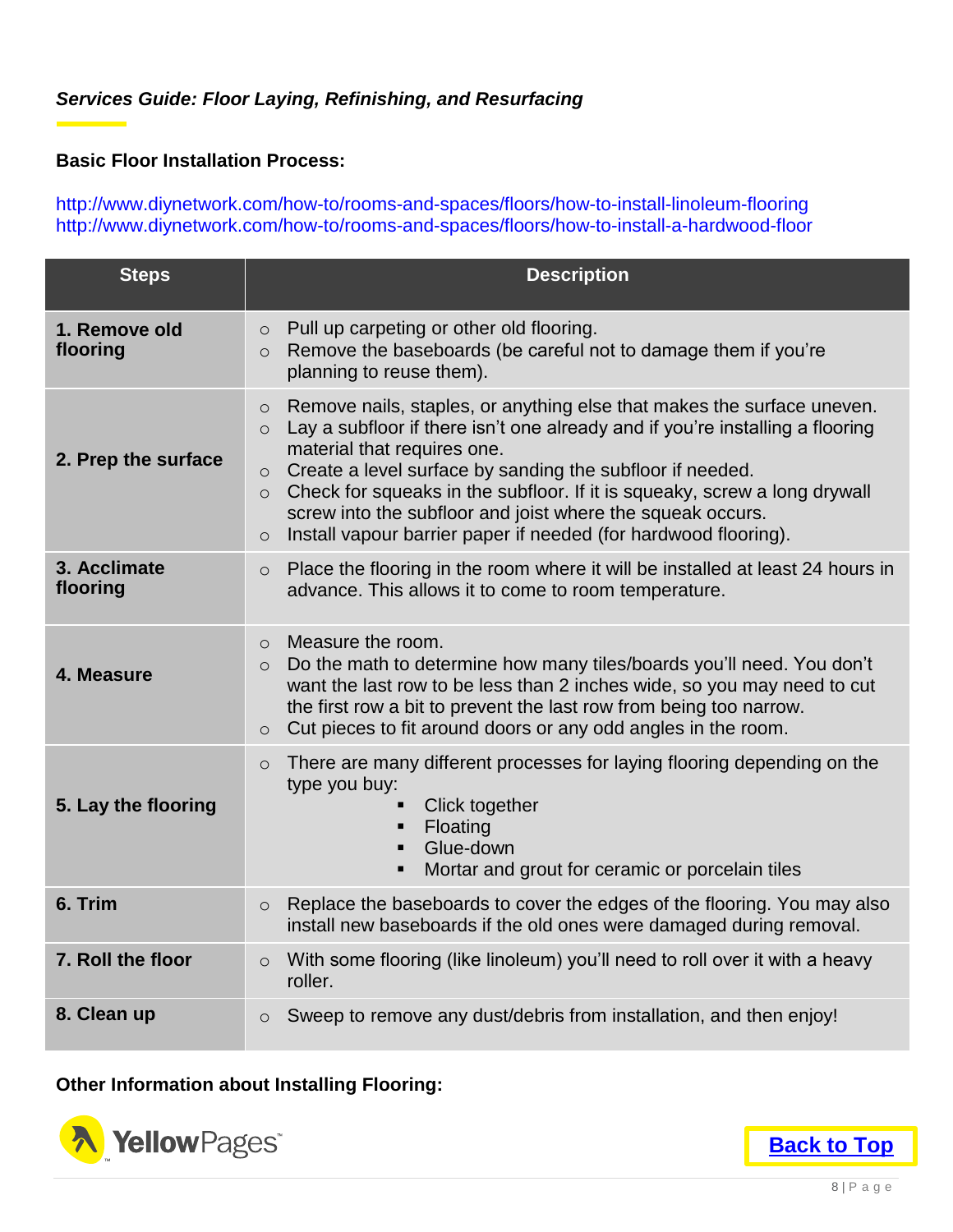- With just about any type of flooring, you must have a level surface to start. You may need to pull nails or staples, sand the subfloor, or use self-levelling concrete.
- When you use tiles (linoleum, porcelain, etc.) you can create various patterns with different colours.
- The different types of flooring don't fall into hard and fast categories. Things have been simplified a bit for this guide. For example, linoleum can come in sheets or could also come in tiles, which require different installation processes.
- Laminate flooring also comes in different varieties, some of which are easier to install than others.
- Linoleum and vinyl are also often confused and sometimes the terms are used interchangeably even though they are different products.
- It's best to be available for at least the beginning of the installation so you can answer any questions the workers may have.

### <span id="page-10-0"></span>**3. REFINISHING AND RESURFACING: WHAT'S THE DIFFERENCE?**

http://blog.coldwellbanker.com/refinishing-hardwood-floors-vs-resurfacing/

#### **General:**

Resurfacing and refinishing are terms that are often used interchangeably, but they have different meanings.

| <b>Service</b>     | <b>Description</b>                                                                                                                                                                                                                                                                                                                                                                             |
|--------------------|------------------------------------------------------------------------------------------------------------------------------------------------------------------------------------------------------------------------------------------------------------------------------------------------------------------------------------------------------------------------------------------------|
| <b>Refinishing</b> | Refinishing involves sanding off the top layer of the floor and adding a<br>$\circ$<br>fresh top coat over the existing wood. It's a fairly simple do-it-yourself<br>project - all you really need to get the job done is a basic drum sander<br>for floors, stain, and lacquer to make the top of the floor look shiny and<br>new again.                                                      |
| <b>Resurfacing</b> | Resurfacing your floor involves more than just putting a layer of polish<br>$\circ$<br>on top. It may require removing old floorboards, grinding down uneven<br>boards, and reinforcing wood planks with new nails. This process is<br>more time-consuming and expensive - it requires an investment in<br>wood-grinding equipment, lumber, a nail gun, power saw, and other<br>special tools. |

#### **Refinishing Process:**

http://www.ineedflooring.ca/floor-refinishing.php



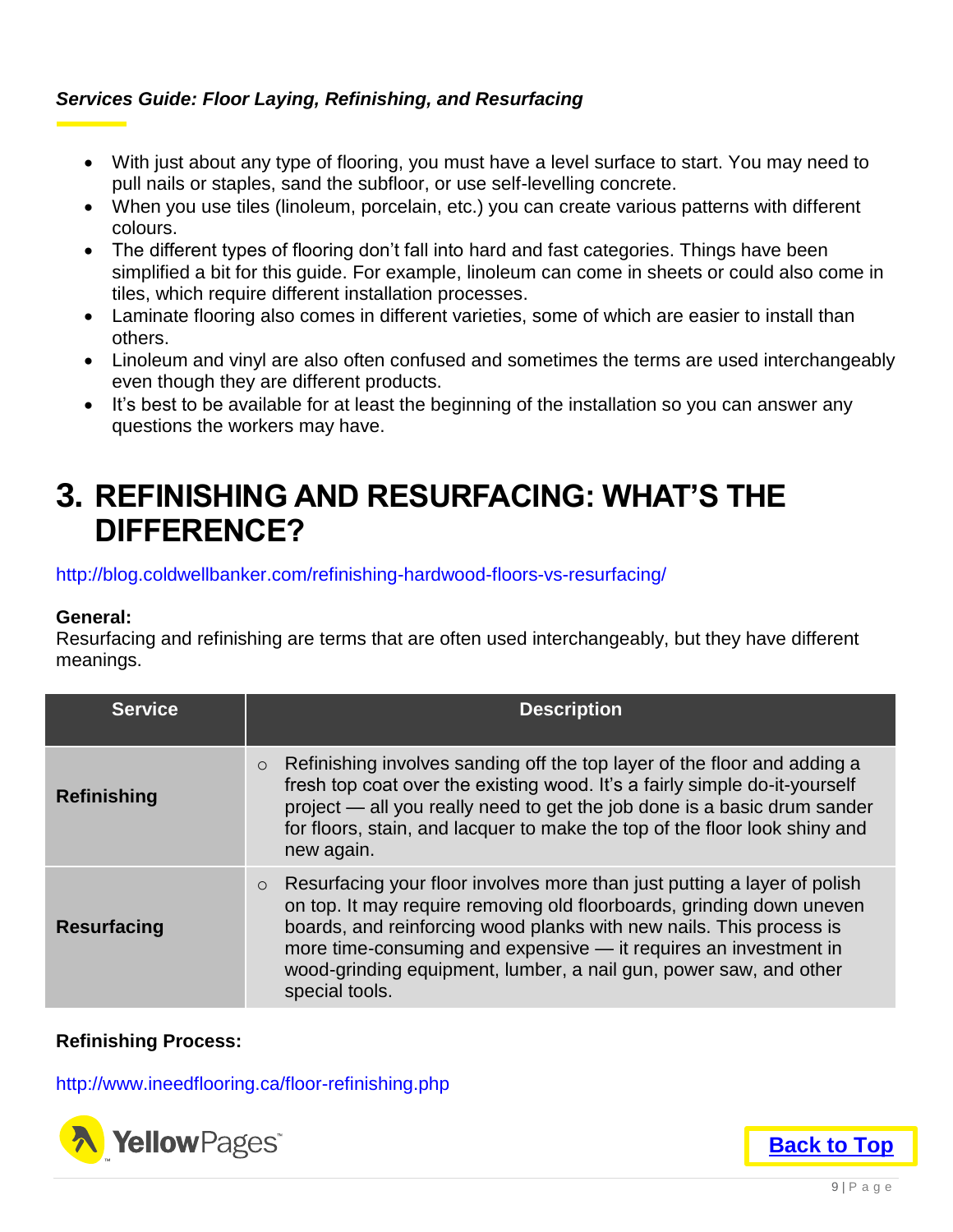| <b>Steps</b>   | <b>Description</b>                                                                                                                                                                                                                                                 |
|----------------|--------------------------------------------------------------------------------------------------------------------------------------------------------------------------------------------------------------------------------------------------------------------|
| 1. Sanding     | Drum sand the entire surface of the hardwood flooring 3 times with<br>$\circ$<br>different sanding grit until your floor is flat and smooth.<br>Sanding your entire hardwood floor virtually removes all pre-existing<br>$\circ$<br>scratches, dents, and stains.  |
| 2. Fill Cracks | Impregnate the entire floor with wood filler compound to fill any cracks,<br>$\circ$<br>holes, deep dents that did not sand out.                                                                                                                                   |
| 3. Buff        | Buff the floor to remove excess wood filler – this is yet another light<br>$\circ$<br>sanding.                                                                                                                                                                     |
| 4. Stain       | If a stain is desired to change the colour of the hardwood floor, then this is<br>$\circ$<br>when the entire floor will be stained – sometimes several coats are<br>required to get the right color – every wood flooring species soaks in stain<br>differently.   |
| 5. Lacquer     | Many different finishes are available: high gloss, semi-gloss, matte, oil and<br>$\circ$<br>water based.<br>It is industry standard to clear-coat 3 times, but the floor requires a<br>$\circ$<br>polishing sand prior to the application of the final clear coat. |

# <span id="page-11-0"></span>**4. OTHER SERVICES**

http://leveltechconcrete.com/services/self-levelling-vancouver-burnaby-north-vancouver-level-floorssurrey-langley-richmond/

http://www.ineedflooring.ca/importance-of-levelling.php

https://www.hardwoodfloorrefinishingin.com/bc/vancouver/?gclid=CM7Km5KL-c8CFQsfhgodZacCeQ http://homerenovations.about.com/od/floors/tp/Floor-Transition-Strip-Types.htm

http://www.westcoastmoulding.com/index.asp

http://www.imperialfinishing.com/finishing-services.php

#### **General:**

| <b>Services</b>       | <b>Description</b>                                                                                                                                                                                                                                                                                      |
|-----------------------|---------------------------------------------------------------------------------------------------------------------------------------------------------------------------------------------------------------------------------------------------------------------------------------------------------|
| <b>Floor leveling</b> | ○ A level subfloor is essential to have a properly installed floor. A concrete<br>floor can be levelled using self levelling concrete. With a wooden sub<br>floor, leveling compound can be added to low spots or high spots can be<br>ground down. When dealing with nailed-down installations, cement |